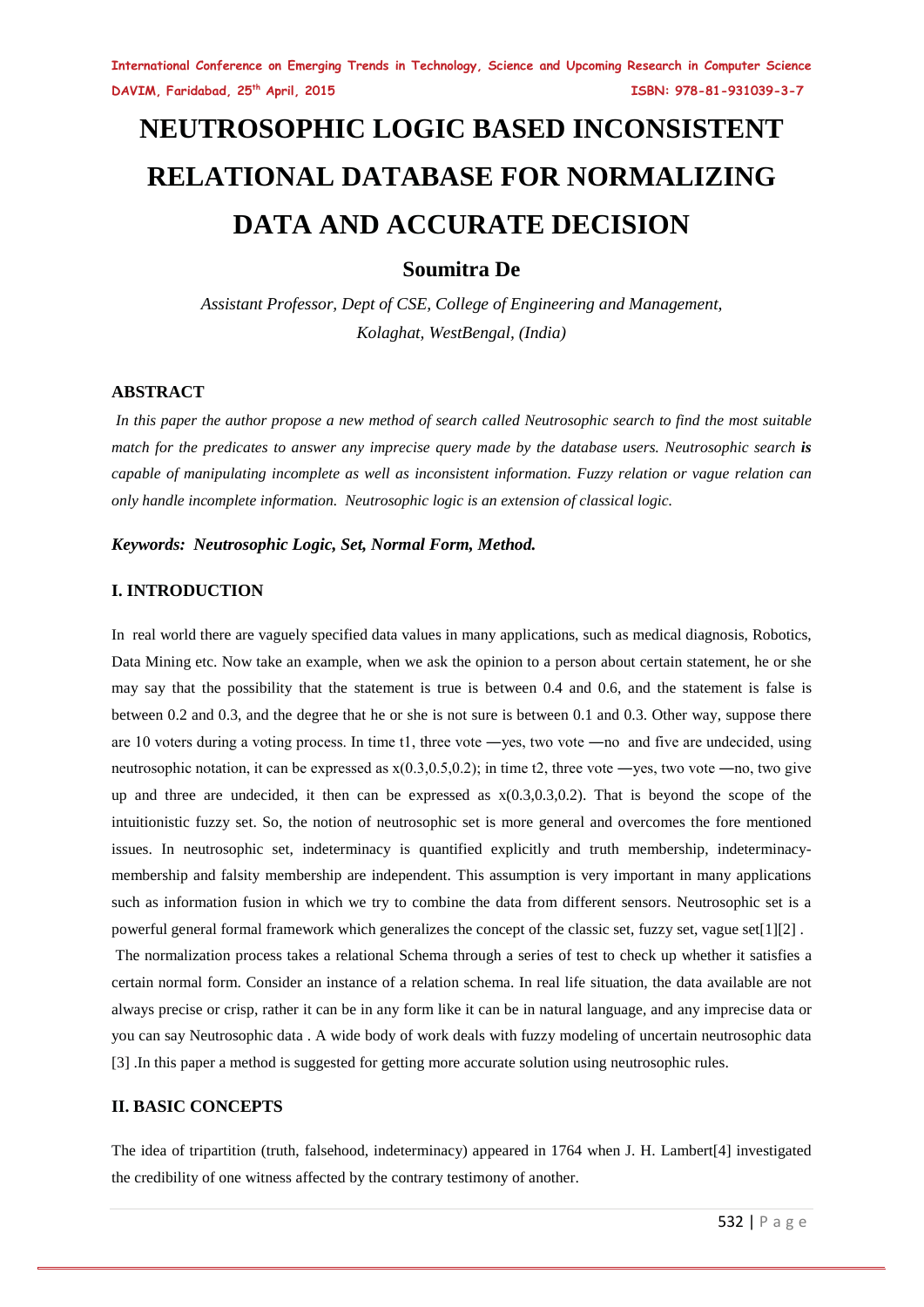He generalized the combination of evidence, which was a Non-Bayesian approach to find a probabilistic model. Dempster (1967) gave a rule of combining two arguments[5]. Shafer (1976) extended it to the Dempster-Shafer Theory of Belief Functions by defining the Belief and Plausibility functions and using the rule of inference of Dempster for combining two evidences proceeding from two different sources [6]. Belief function is a connection between fuzzy reasoning and probability. The Dempster-Shafer Theory of Belief Functions is a generalization of the Bayesian Probability. This uses the mathematical probability in a more general way, and is based on probabilistic combination of evidence in artificial intelligence.

Relational data model was proposed by Ted Codd's paper [7]. Since then, relational database systems have been extensively studied and a lot of commercial relational database systems are currently available . This data model usually takes care of only well-defined and unambiguous data. However, when we talk about the imprecise data or imperfect information, it will fail to answer. But our Lay users may or may not be aware of imprecision. In order to represent and manipulate various forms of incomplete information in relational databases, several extensions of the classical relational model have been proposed [8].

# **2.1 Classical logic**

In classical logic, a logical variable is restricted to the values of true (T) and false (F).The logical connectives of **and** ( $\land$ ), **or**  $(\lor)$  and **not**  $(\neg)$  in classical logic have the behaviors that are summarized in the truth values of Table 1.

| n |   | $p\wedge q$ | $p \vee q$ | $\neg p$ |
|---|---|-------------|------------|----------|
| T | T | T           | T          | T        |
| т | F | F           | т          | F        |
| F | т | F           | T          | T        |
| F | F | F           | F          | ᠇᠇       |

**Table 1**

Other names for these connectives are **conjunction**  $(\wedge)$ , **disjunction**  $(\vee)$  and **negation**  $(\neg)$ .

Since each variable in classical logic is restricted to these two values, if an expression has n different variables, the truth table will have 2n rows.

#### **2.2 Neutrosophic logic**

It was created by Florentin Smarandache (1999)[9] and is an extension/combination of the fuzzy logic, intuitionistic logic, paraconsistent logic, and the three-valued logics that use an indeterminate value. In neutrosophic logic, in an easy way, every logical variable x is described by an ordered triple.

# $x=(t, i, f)$

where t is the degree of truth, f is the degree of false and i is the level of indeterminacy.

T, I, and F are called *neutrosophic components*, representing the truth, indeterminacy, and falsehood values respectively referring to neutrosophy, neutrosophic logic, neutrosophic components, neutrosophic set.

# **2.3 Definition of Neutrosophic Components**

Let T, I, F be standard or non-standard real subsets of  $] -0, 1+$  [, with sup  $T = t$  sup, inf  $T = t$  inf,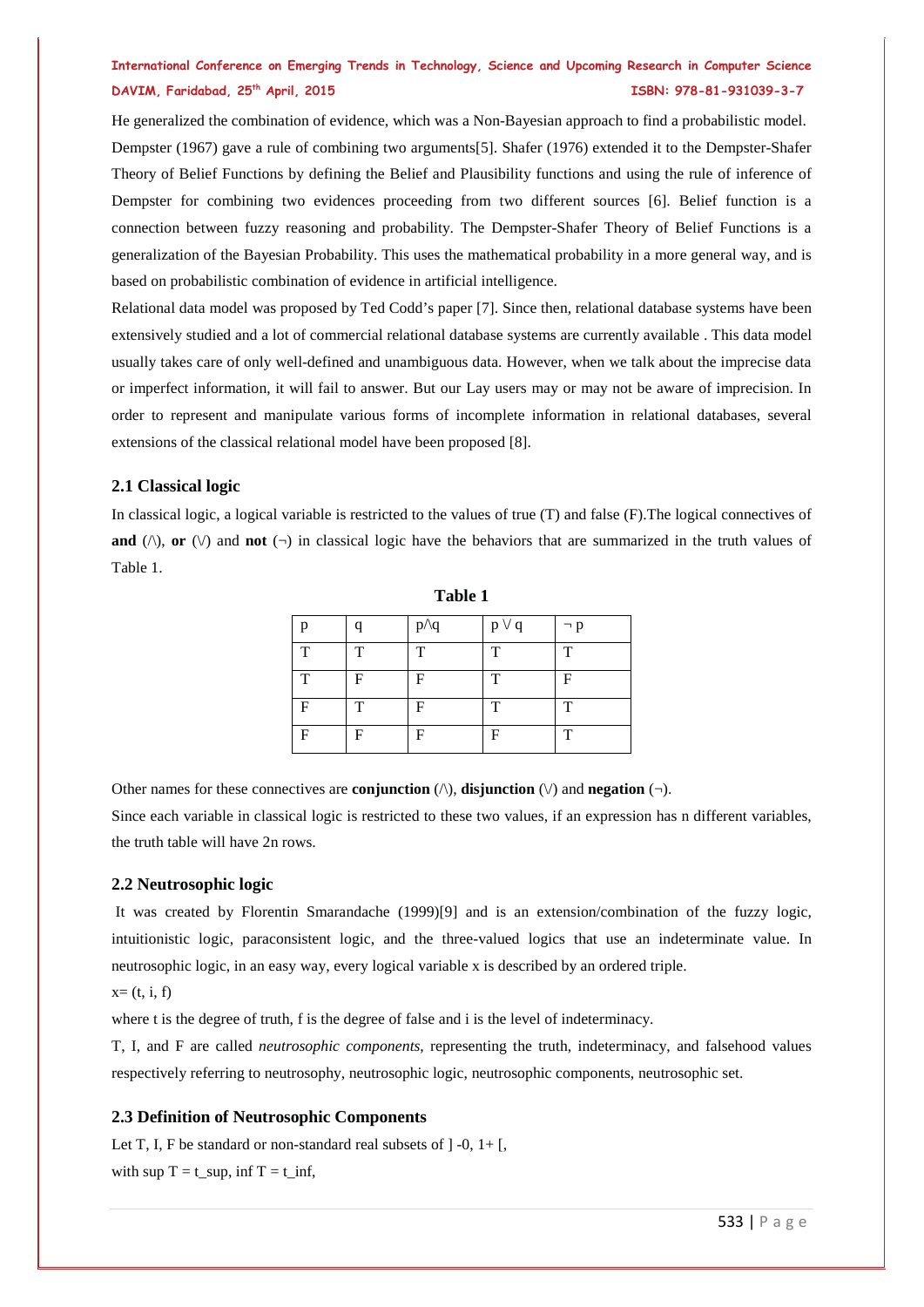sup  $I = i$  sup, inf  $I = i$  inf, sup  $F = f \text{sup}$ , inf  $F = f \text{inf}$ .

# **2.4 Neutrosophic Set**

Let *X* be a space of points (objects), with a generic element in *X* denoted by *x*. A neutrosophic set A in *X* is characterized by a truth membership function *TA*, an indeterminacy-membership function *IA* and a falsitymembership function *FA*. *TA*( $x$ ), *IA*( $x$ ) and *FA*( $x$ ) are real standard or non-standard subsets.

To maintain consistency with the classical and fuzzy logics and with probability, there is the special case where  $t + i + f = 1.$ 

But to refer to intuitionistic logic, which means incomplete information on a variable, proposition or event one has  $t + i + f < 1$ .

Analogically, referring to paraconsistent logic, which means contradictory sources of information about a same logical variable, proposition, or event one has  $t + i + f > 1$ .

# **2.4.1 Example**

If i is always zero and t and f must be zero or one, then the variables are restricted to the forms  $(1,0,0)$  and (0,0,1). The behavior of the connectives in CS for these values can be defined using the following truth Table 2.

| p       | q       | p/q     | $p \vee q$ | $\neg p$ |
|---------|---------|---------|------------|----------|
| (1,0,0) | (1,0,0) | (1,0,0) | (1,0,0)    | (0,0,1)  |
| (1,0,0) | (0,0,1) | (0,0,1) | (1,0,0)    | (0,0,1)  |
| (0,0,1) | (1,0,0) | (0,0,1) | (1,0,0)    | (1,0,0)  |
| (0,0,1) | (0,0,1) | (0,0,1) | (0,0,1)    | (1,0,0)  |

**Table 2**

# **2.5 Differences Between Neutrosophic Set (NS) and Intuitionistic Fuzzy Set (IFS)**

Neutrosophic Set can distinguish between absolute membership (i.e. membership in all possible worlds; we have extended Leibniz's absolute truth to absolute membership) and relative membership (membership in at least one world but not in all), because NS(absolute membership element)=1+ while NS(relative membership element)=1. This has application in philosophy (see the neutrosophy). That's why the unitary standard interval [0, 1] used in IFS has been extended to the unitary non-standard interval]-0, 1+[ in NS.

Similar distinctions for absolute or relative non-membership and absolute or relative indeterminant appurtenances are allowed in NS.

In NS there is no restriction on T, I, F other than they are subsets of  $]-0$ ,  $1+$ [, thus:  $-0$  [ inf T +

inf I + inf F  $\lceil \sin T + \sin T \rceil + \sin F \lceil 3 + \cdots$ 

This non-restriction allows paraconsistent, dialetheist, and incomplete information to be characterized in NS (i.e. the sum of all three components if they are defined as points, or sum of superior limits of all three components if they are defined as subsets can be  $>1$  (for paraconsistent information coming from different sources), or  $< 1$ for incomplete information), while that information cannot be described in IFS because in IFS the components T (membership), I (indeterminacy), F (non-membership) are restricted to t+i+f=1, if T, I, F are all reduced to the points t, i, f respectively, or to sup  $T + \sup I + \sup F = 1$  if T, I, F are subsets of [0, 1]. Of course, there are cases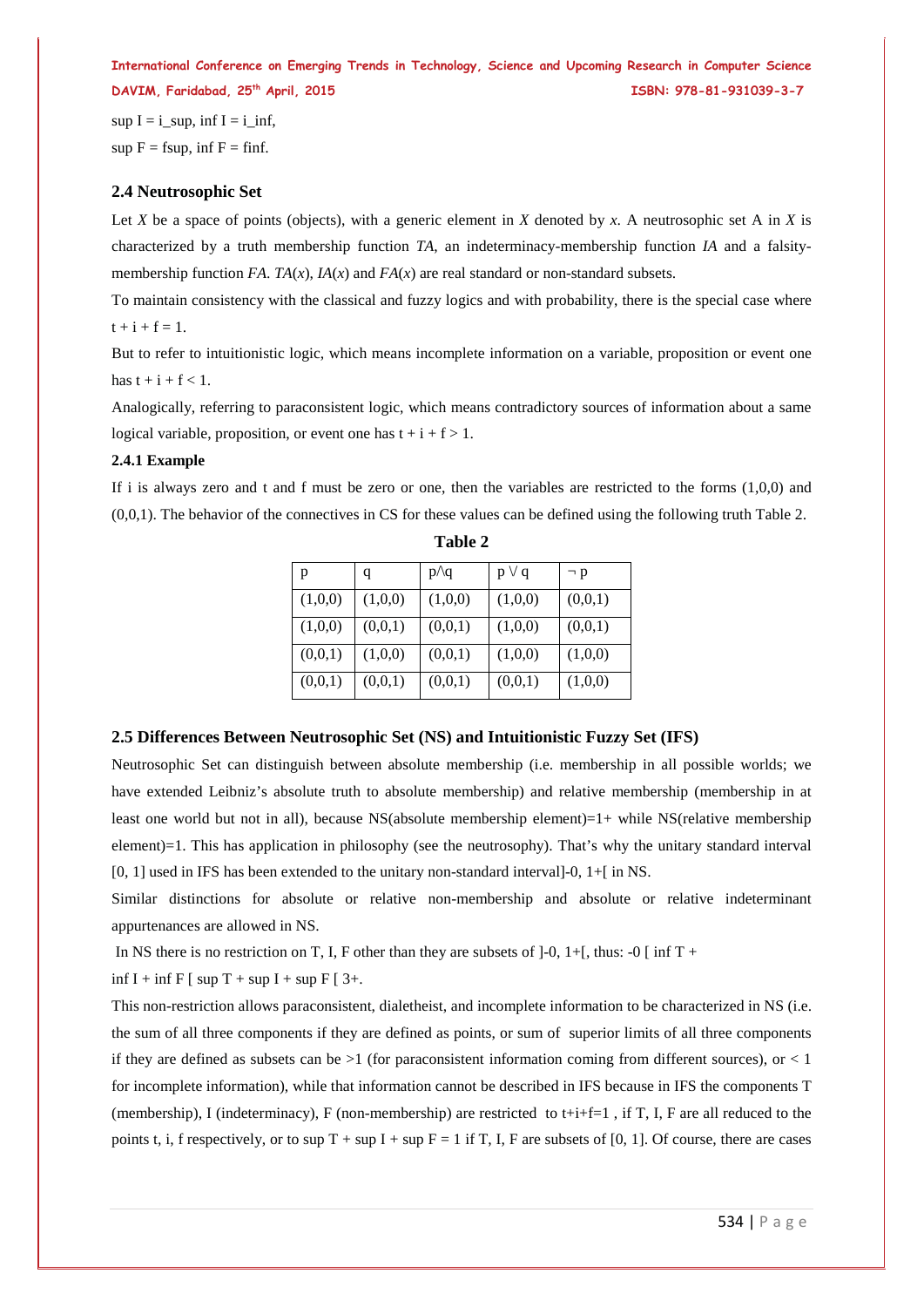when paraconsistent and incomplete informations can be normalized to 1, but this procedure is not always suitable.

#### **2.5.1 Example**

The proposition "Tomorrow it will be raining" does not mean a fixed-valued components structure; this proposition may be say 40% true, 50% indeterminate, and 45% false at time  $t_1$ ; but at time  $t_2$  may change at 50% true, 49% indeterminate, and 30% false (according with new evidences, sources, etc.); and tomorrow at say time  $t_1$  45% the same proposition may be 100%, 0% indeterminate, and 0% false (if tomorrow it will indeed rain). This is the dynamics: the truth value changes from one time to another.

The subsets are not necessary intervals, but any sets (discrete, continuous, open or closed or half-open/halfclosed interval, intersections or unions of the previous sets, etc.) in accordance with the given proposition. A subset may have one element only in special cases of this logic.

# **2.6 Advantages**

The advantage of using neutrosophic logic is that this logic distinguishes between relative truth, that is a truth in one or a few worlds only, noted by 1, and absolute truth, that is a truth in all possible worlds, noted by 1+. And similarly, neutrosophic logic distinguishes between relative falsehood, noted by 0, and absolute falsehood, noted  $hv = 0$ .

In neutrosophic logic the sum of components is not necessarily 1 as in classical and fuzzy logic, but any number between –0 and 3+, and this allows the neutrosophic logic to be able to deal with paradoxes, propositions which are true and false in the same time: thus  $NL(paradox)=(1, I, 1)$ ; fuzzy logic cannot do this because in fuzzy logic the sum of components should be 1.

When the sum of components  $t + i + f = 1$  (classical and fuzzy logic);

When the sum of components is  $t + i + f < 1$  (intuitionistic logic);

When the sum of components is  $t + i + f \ge 1$  (paraconsistent logic).

# **III. NEUTROSOPHIC RELATIONAL DATABASE**

In this section I have presented a method of decomposing a relational schema with Neutrosophic attributes into basic relational form. This Method is called as Neutrosophic-First Normal Form -1NF(NFNF) a revision of First normal Form in Relational database.

#### **3.1 Algorithm**

Let us present Sequence of steps for Rank Neutrosophic normalization of relation schema into 1NF.

Step1 Remove all the Neutrosophic-attributes from the relation.

Step2 For each Neutrosophic-attribute create one separate table with the following attributes:

Step2.1 All attributes in the primary key

Step2.2 MV (z) (membership value)

Step2.3 NMV (Z) ( non-membership value )

Step3 For every precise value of the Neutrosophic attribute put  $MV=1$  and  $NMV=0$ .

Thus, if there is m number of attributes in the relation schema then, after normalization there will be in total ( m + l ) number of relations .In special case, when the hesitation or in deterministic parts are nil for every element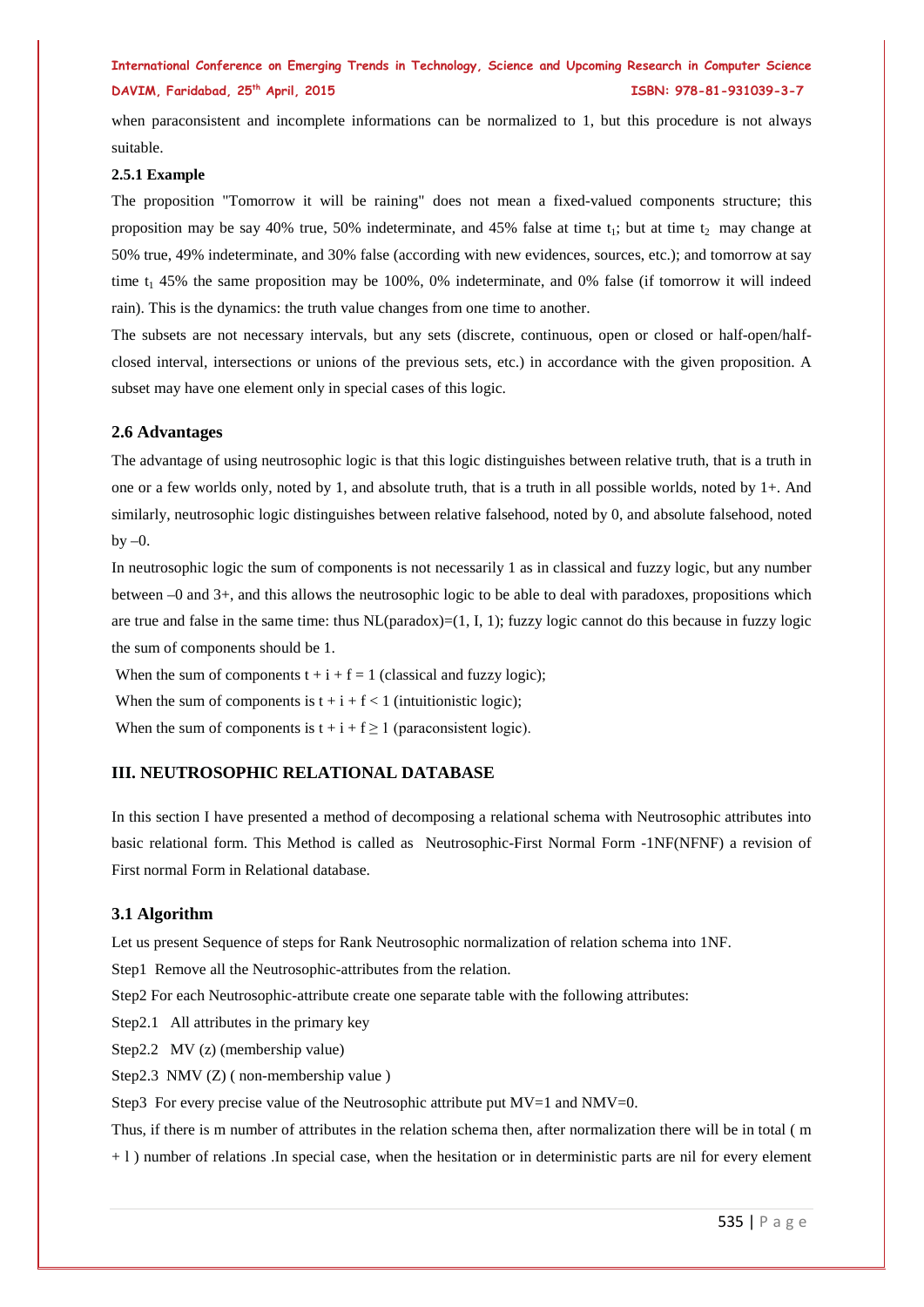of the universe of discourse the Neutrosophic number reduces to fuzzy number. In such cases, the attribute non membership value i.e. NMV (Z) will not be required in any reduced tables of 1NF.

The method of normalizing a relational schema (with Neutrosophic attributes) into 1NF is explained in this section. For the sake of simplicity, consider a relation schema R as given in Table 3 with only one Neutrosophic attribute and all other three attributes being crisp. Neutrosophic attribute means that at least one attribute value in a relation instance is Neutrosophic.

# **3.1.1 Example**

| Table 3       |     |                    |  |
|---------------|-----|--------------------|--|
| <b>NAME</b>   | ID  | <b>Monthly_Sal</b> |  |
|               |     | (in thousands of   |  |
|               |     | <b>Rupees</b> )    |  |
| Amal          | E11 | 5637               |  |
| Kamal         | E12 | 7289               |  |
| Nilay         | E13 | Approximately 32   |  |
| <b>Bikram</b> | E14 | 2987               |  |

In this instance NAME and ID are crisp attribute whereas Monthly\_Sal is neutrosophic attribute, all the attribute values for NAME are atomic; all the attribute values for the attribute ID are atomic. But all the attribute values for the attribute Monthly Sal are not atomic. The data approximately 32 is an Neutrosophic number 32. Suppose that for this relation, a database expert proposes the Neutrosophic number 32 as an NS given by **={(32,.6,.4),(32,.9,.01),(32.7,.8,.10)}.**

Now remove the Neutrosophic attribute Monthly\_ Sal (MS) for this instance and divide it into two relations Table 4 and Table 5.

| <b>FNAME</b>  | ID  |
|---------------|-----|
| Amal          | E11 |
| Kamal         | E12 |
| Nilay         | E13 |
| <b>Bikram</b> | E14 |
|               |     |

| Table 4 | Table 5 |
|---------|---------|
|---------|---------|

|     | <b>MS</b> | MV(MS) | NMV(MS)  |
|-----|-----------|--------|----------|
| ID  |           |        |          |
| E11 | 5637      | 1      | 0        |
| E12 | 7289      | 1      | $\theta$ |
| E13 | 32        | .6     | .4       |
| E13 | 32        | .9     | .01      |
| E13 | 32.7      | .8     | .10      |
| E14 | 2987      | 1      | $\theta$ |

Clearly, it is now in 1NF. For Table 3, the Primary Key is ID, for Table 4 the Primary Key is {FID, MS}.

# **3.2 New Decision Making Method in Neutrosophic**

In the new method rows of a matrix is labeled by the object names  $h_1, h_2, \ldots, h_n$  and the columns are labeled by the parameters  $c_1, c_2, \ldots, c_m$ . The formula is considered for taking the decision is a+b-c, where 'a' is the value which is measure how many times truth value of one row is greater or equal to other rows truth values, 'b' is the value which is measure how many times in deterministic value of one row is greater or equal to other rows in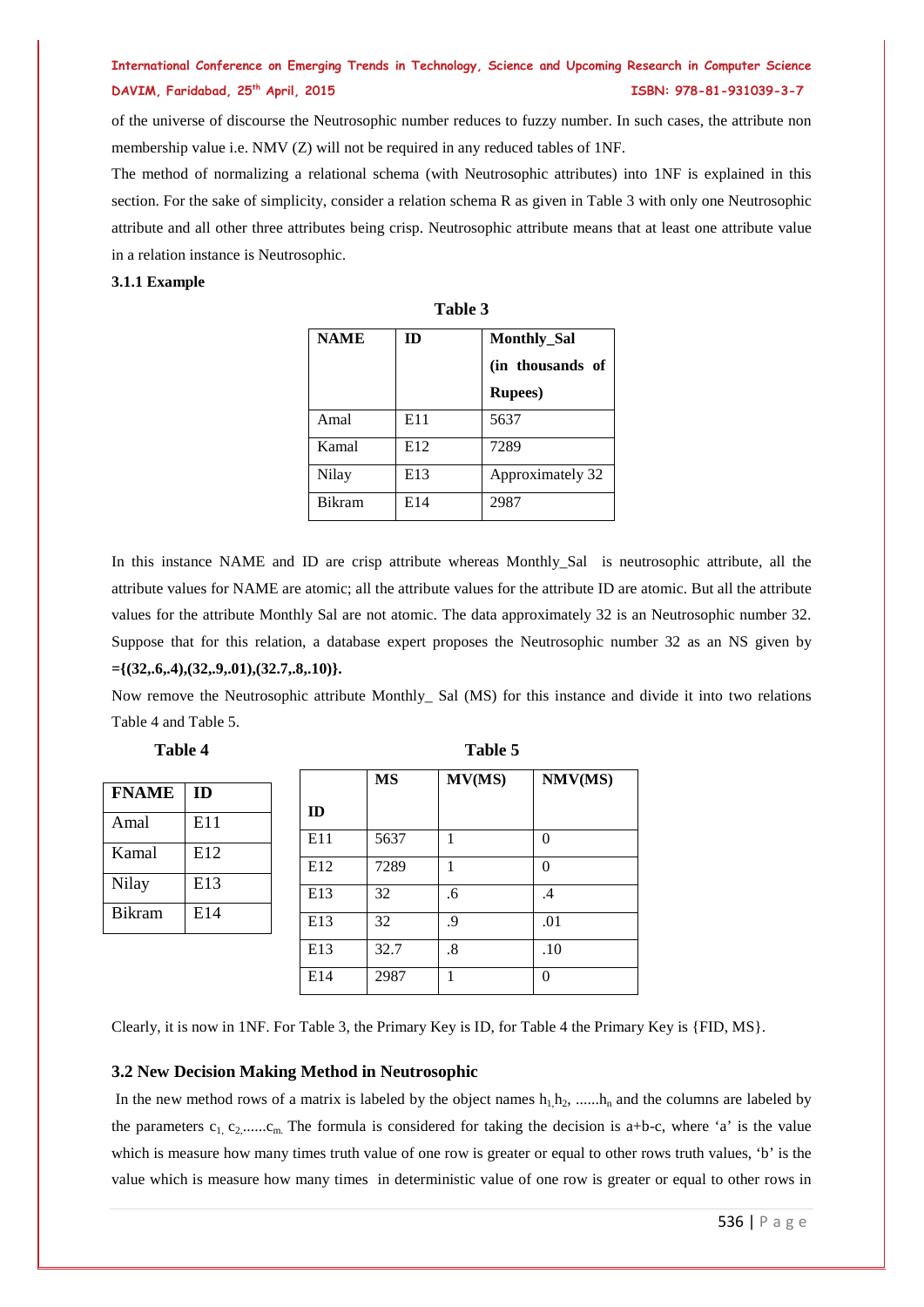deterministic values, 'c' is the value which is measure how many times false value of one row is greater or equal to other rows false values.

Now solve to the given problem in Table 6 as per the new method for taking proper decision.

# **3.2.1 Problem**

# **Table 6**

| House          | <b>Decoration</b> (as | per | <b>Beauty</b> ) |
|----------------|-----------------------|-----|-----------------|
|                | with(T,I,F)           |     |                 |
| $H_1$          | (0.6, 0.2, 0.7)       |     |                 |
| H,             | (0.5, 0.3, 0.6)       |     |                 |
| H <sub>3</sub> | (0.7, 0.5, 0.2)       |     |                 |
| $\rm{H}_{4}$   | (0.6, 0.2, 0.7)       |     |                 |
| $H_5$          | (0.7, 0.1, 0.5)       |     |                 |

Which one house will be selected by the person who is interested for house decoration?

## **3.2.2 Solution**

First of all make a table with the help of given formula for comparison the status which is shown in Table 7.

**Table 7**

| <b>House</b> | a              | h              | c | $Sum(a+b-c)$ |
|--------------|----------------|----------------|---|--------------|
| $\rm H_{1}$  | 3              | $\mathfrak{D}$ |   |              |
| $\rm{H}_{2}$ | ∩              | 3              | っ |              |
| $H_3$        |                |                |   | 8            |
| $\rm{H_4}$   | $\mathfrak{D}$ | っ              |   |              |
| $\rm{H}_{5}$ |                |                |   | 3            |

# **3.2.3 Decision**

Person will select the H<sub>3</sub> for decoration as per the new methods. If she does not want to choose H<sub>3</sub> due to some reason, her second choice will be H<sub>5</sub>.

This kind of distinct decision can not be taken either fuzzy or vague relational database. But neutrosophic logic based new method will allow taking appropriate decision.

# **IV. CONCLUSION**

In this paper I have adopted Neutrosophic set, logic and apply in new methods to solve the problem with appropriate decisions either for searching or selecting exact option from the table with the help of truthmembership, indeterminacy-membership and falsity-membership. The neutrosophic framework has found practical applications in a variety of different fields with comprising of relational database. I have applied an algorithm for normalization of table with 1NF and implemented the method for taking accurate decision. The data model can be used to represent relational information which is incomplete and inconsistent.